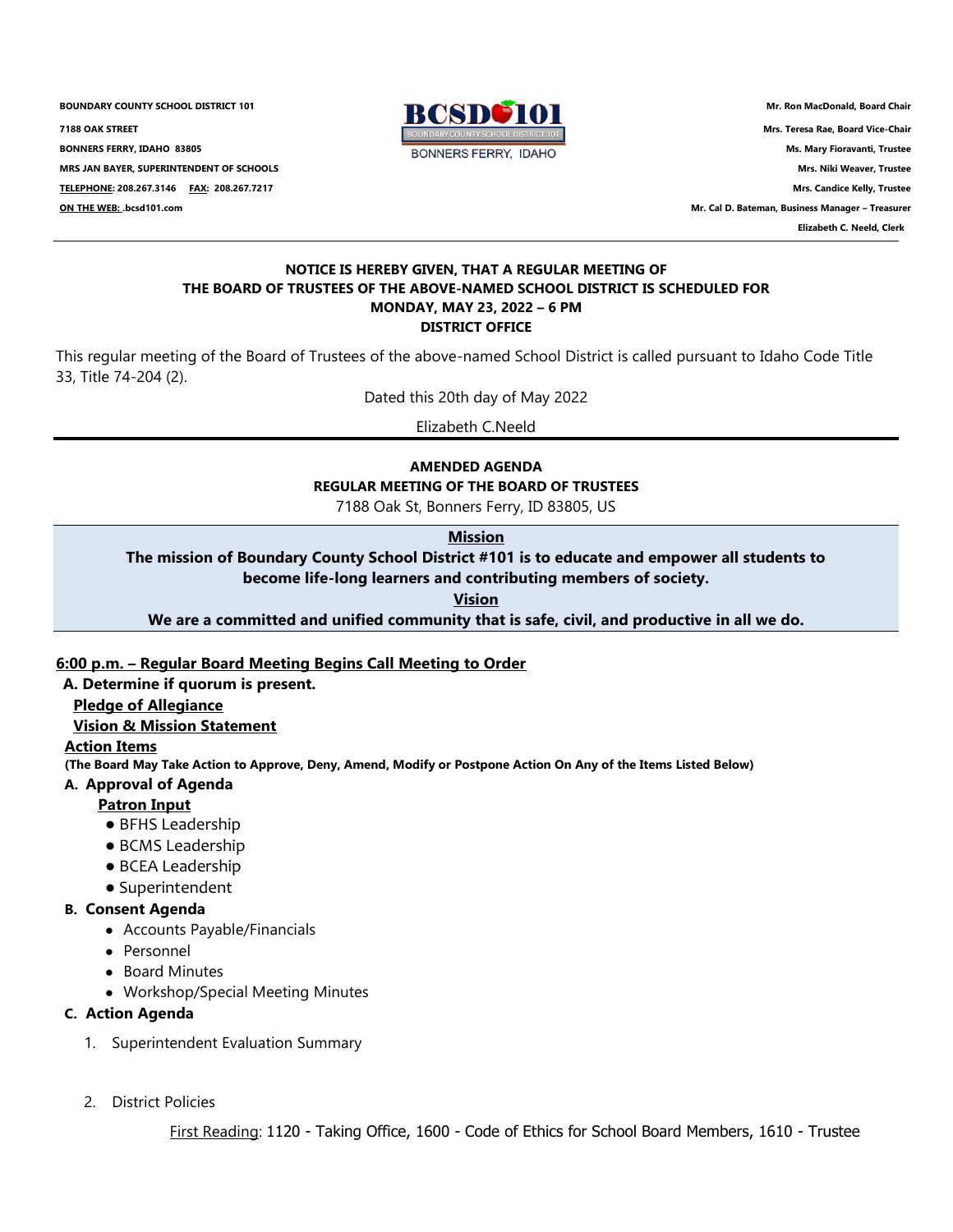Conflict of Interest, 2460 - Extended Learning Opportunities, 2500 - Library Materials, 2510 - Please note that Executive Council moved not to adopt this policy, 2540 - Learning Materials Review, 2425 - Title I, ELL Migrant Program, 2640 - Mastery-Based Education, 3255 - Student Dress, 3260 - Bring Your Own Technology Program, 3260F - Bring Your Own Technology Permission Form, 3265 - Student-Owned Electronic Communications Devices, 3270 - District Provided Access to Electronic Information, Services, and Networks, 3270P - Acceptable Use of Electronic Networks, 3270F - Internet Access Conduct Agreement, 3275 - District Provided Mobile Computing Devices (Students Allowed to Take Devices Home), 3275F - Mobile Computing Device Agreement, 3280 - Equal Education, Nondiscrimination and Sex Equity and 3285 - Relationship Abuse and Sexual Assault Prevention and Response.

#### Second Reading: 3090A1 - Foreign Exchange Students

Third Reading: 2335 - Digital Citizenship and Safety Education, 2340 - Controversial Issues and Academic Freedom, 2340F - Parent/Guardian Opt-Out Form for Health Enhancement Education, 2545 - Tech Advisory Council Acceptable Use, 2570 - Use of Commercially Produced Video Recordings,

2570F - Parent/Guardian Movie Opt-Out/Consent Form, 2600 - Grades K-6 Promotion/Retention,

2605 - Advancement Requirements (Grades 6 through 9), 2610 - Advancement Requirements (9-12),

2620 - Grading and Progress Reports, 2630 - Homework, 2700 - High School Graduation Requirements, 3000 - Entrance, Placement and Transfer, 3010A1 - Receiving Pupils in the Enrollment Options Program, 3010PA1 - Open Enrollment Procedures, 3010F1 - Open Enrollment Application, 3020 - Enrollment and Attendance Records, 3020P - Enrollment and Attendance, 3030 - Part-Time Attendance/Dual Enrollment, 3040 - Compulsory Attendance, 3040F1 - Prosecutor Letter, 3040F2 - School Truancy Referral Form, 3050A1 - Attendance Policy, 3060 - Education of Homeless Children, 3070 - Students of Legal Age,

3080 - Attendance By Out of State Students, 3085 - Sexual Harrassment, Discrimination and Retaliation Policy, 3085P - Title IX Sexual Harassment Grievance Procedure, Requirements and Definitions,

3085F1 - Notice of Investigation and Allegation Template, 3085F2 - Grievance Procedure Form,

3100 - Programs for At-Risk/Disadvantaged Students, 3200 - Student Rights and Responsibilities,

3220 - Student Use of Buildings: Equal Access, 3225 - Student Clubs: Equal Access, 3225F - Student Club Risk Management Plan, 3230 - Student Government, 3240 - Student Publications and 3250 - Distribution and Display of Materials.

- 3. Discussion Decision Third reading of the District Calendar 2022 2023 For Final Approval
- 4. Discussion Decision Approval of the Expanding Arts Access in Rural Public Schools Grant Josh Knaggs
- 5. Discussion Decision Recommendations for Rehire
- 6. Discussion Decision Audit Engagement Letter 3 Years Hayden Ross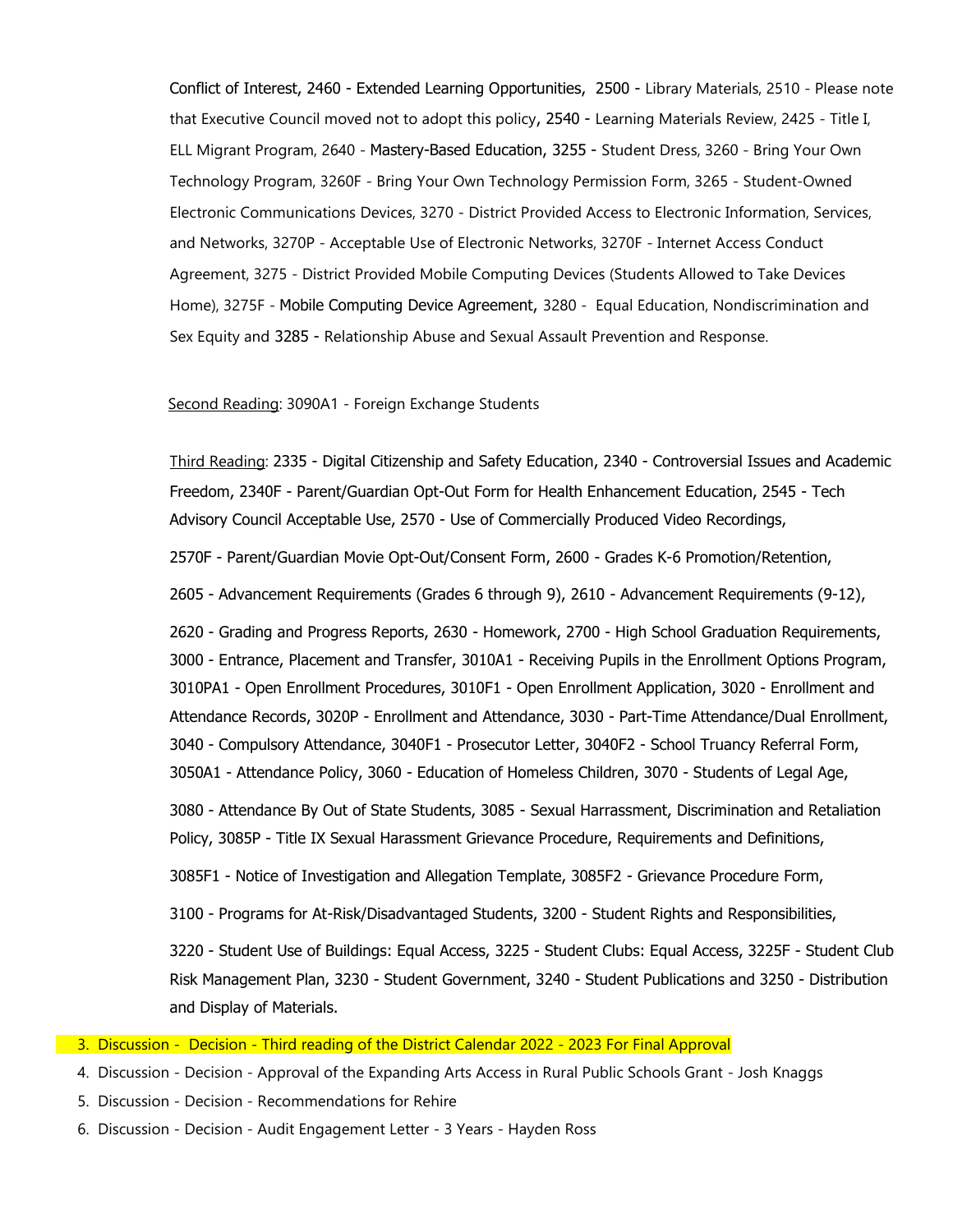- 7. Discussion Decision 2022-2023 Driver's Education Contract
- 8. Discussion Decision Approval of Speech/Language Therapy Services Contract 2022 2023
- 9. Discussion Decision Approval of School Psychology Services Contract 2022 2023
- 10. Discussion Decision Migrant Summer School 2021 2022
- 11. Discussion Decision Proposed DRAFT of BFHS Handbook 2022 2023
- 12. Discussion Decision DRAFT of BCMS Handbook 2022 2023
- 13. Discussion Decision BFHS Shot Clock
- 14. Discussion Decision Permission to use Football Helmets
- 15. Discussion Decision BFHS Budget Revised

#### **Executive Session: Per Idaho Code 74-206(1)(b)(e)**

(1) An executive session at which members of the public are excluded may be held, but only for the purposes and only in the manner set forth in this section. The motion to go into executive session shall identify the specific subsections of this section that authorize the executive session. There shall be a roll call vote on the motion and the vote shall be recorded in the minutes. An executive session shall be authorized by a two-thirds (⅔) vote of the governing body. An executive session may be held:(b) To consider the evaluation, dismissal or disciplining of, or to hear complaints or charges brought against, a public officer, employee, staff member or individual agent, or public school student;(b) To consider the evaluation, dismissal or disciplining of, or to hear complaints or charges brought against, a public officer, employee, staff member or individual agent, or public school student;(e) To consider preliminary negotiations involving matters of trade or commerce in which the governing body is in competition with governing bodies in other states or nations;

- 1. Negotiations
- 2. Personnel
	- Employee A

## **INFORMATION ITEMS:**

May 30, 2022 - Memorial Day June 4, 2022 - BFHS Graduation June 9, 2022 - Last day of school June 20, 2022 - Next Regular Board Meeting/Budget Hearing

#### **ADJOURNMENT**

The public is encouraged to attend trustee meetings and provide input. In order that everyone is provided with a chance to speak and that meetings do not become unduly time consuming, participation may be limited to three minutes per person per agenda topic. ITEMS ARE LIMITED TO 20 MINUTES UNLESS OTHERWISE INDICATED ON THE AGENDA. The Board will attempt to hear both sides of a controversial topic prior to making a decision. With the exception of executive session, the scheduled adjournment time for trustee meetings will be 9:30 p.m. Trustee meetings, including executive session, will be adjourned by 10:30 p.m. Procedural rules may be suspended by a two-thirds majority vote of the trustees present. If any auxiliary aids or services are needed for individuals with disabilities, please contact the District Office at 267-3146 no later than three working days before the meeting.

#### **74-206. Executive Sessions—When Authorized.**

(1) An executive session at which members of the public are excluded may be held, but only for the purposes and only in the manner set forth in this section. The motion to go into executive session shall identify the specific subsections of this section that authorize the executive session. There shall be a roll call vote on the motion and the vote shall be recorded in the minutes. An executive session shall be authorized by a two-thirds (⅔) vote of the governing body. An executive session may be held:

(a) To consider hiring a public officer, employee, staff member or individual agent, wherein the respective qualities of individuals are to be evaluated in order to fill a particular vacancy or need. This paragraph does not apply to filling a vacancy in an elective office or deliberations about staffing needs in general;

(b) To consider the evaluation, dismissal or disciplining of, or to hear complaints or charges brought against, a public officer, employee, staff member or individual agent, or public school student;